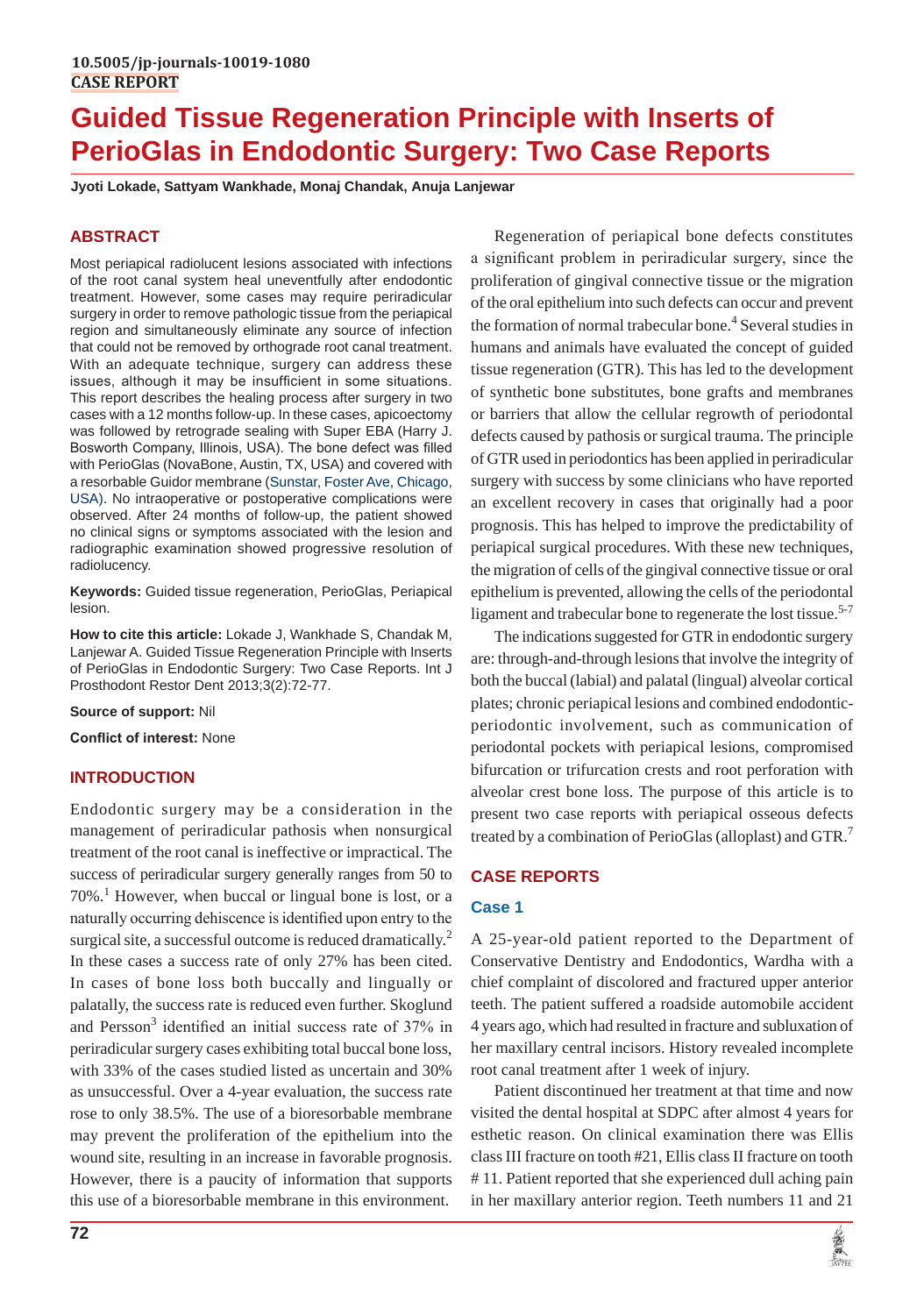were tender to percussion. Probing depth was normal and on palpation the overlying gingiva was tender. Intraoral radiograph revealed incomplete root canal treatment of 11 and 21, periapical radiolucency seen with 11 and 21. Both teeth were discolored without sinus tracts or intraoral swellings were noted. Based on clinical findings and radiographic examination the case was diagnosed as chronic periapical abscess. State what was found on the intraoral radiograph here and then state diagnosis (Figs 1 and 2).

## **Clinical Procedure**

Clinical procedure involved access opening to the root canal space gained through the lingual surface of 11 and 21. Working length was determined and debridement was done. A thick mixture of calcium hydroxide powder (Vishal Chemicals, India) and local anesthesia (Lignocaine, 1:80,000, Warren, Indogo, Mumbai, India) in the ratio of 2:1 was placed inside the canal by using hand plugger. Access cavity was sealed with Cavit. What was the temporary restoration placed in the access. Any analgesics recommended?



**Fig. 1:** Preoperative radiograph intraoral periapical with 11 and 21



**Fig. 2:** Postobturation intraoral periapical with 11 and 21

Two weeks later, the patient reported with same symptoms. Calcium hydroxide was removed from the root canal space and was irrigated with 2.5% sodium hypochlorite. Again calcium hydroxide dressing was placed in the root canal with hand pluggers and patient was kept under observation and was recalled after 1 month for follow-up.

 Since, the patient remained symptomatic throughout this treatment process. Removal of calcium hydroxide was done with K-files, 10% citric acid and the canal was irrigated with 5 ml of 2.5% sodium hypochlorite and 10 ml of saline and periapical surgery was planned after obturation.

Definitive treatment plan was formulated which included: obturation, periapical curettage, root end filling, placement of bone graft material PerioGlas (NovaBone, Jacksonville, FL) in the bony defect followed by a full surface restoration. Materials used were gutta-percha and Resinoseal, IRM*,* PerioGlas, GTR membrane, Z-350 (3M ESPE) for postobturation restoration (Figs 1 to 8)*.* Postoperatively follow-up was done at 6 and 12 months (Fig. 3) respectively.

The patient remained asymptomatic after periapical surgery and at 6 months and at 1 year follow-up. The postoperative radiographs show a decrease in the size of the periapical radiolucency suggestive of new bone deposition.

## **Case 2**

A 25-year-old male patient reported to the Department of Conservative Dentistry and Endodontic, with a chief complaint of discoloration of lower anterior teeth. The patient met with an accident 4 years earlier, which had resulted in fracture of 31 and 41. History revealed nonsurgical root canal treatment of 31 and 41 after 1 year of injury. There was no swelling or sinus tract was associated and probing depth was normal with 31 and 41. Overlying mucosa was tender to palpation. Report of oral exam should include presence or absence of swelling, sinus tract, palpation, probing. On percussion, tenderness and mobility was noted on 31 and 41. Intraoral periapical radiograph reveals a radiolucent lesion associated with teeth numbers 31 and 41 and an radiopaque material consisted with extruded silver point on tooth #41. Radiographs were also suggestive of lateral perforation on 31 and 41 (Figs 1 to 6).

## **Clinical Procedure**

Clinical procedure involved access opening through the lingual surface of 11 and 21. Working length was determined by intraoral periapical radiograph. Cleaning and shaping was done with balanced force technique upto 30 K-file under copious irrigation with 10 ml of 17%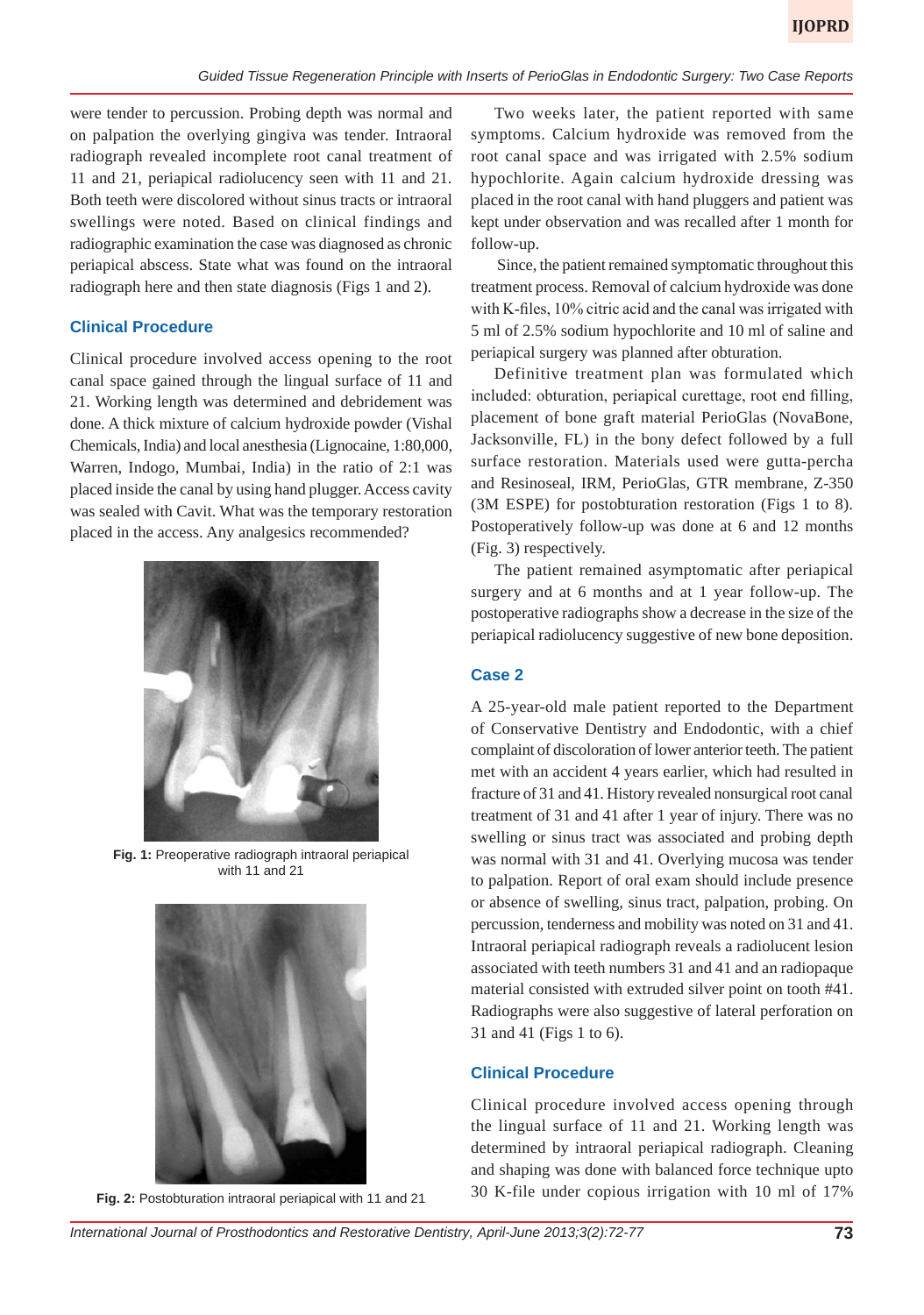

**Fig. 3:** Flap reflection with bony defect in apical region of 11 and 21



**Fig. 6:** One year follow-up



**Fig. 4:** Placement of PerioGlas and Guidor membrane in bony defect of 21



**Fig. 5:** Postsurgical intraoral periapical with 11 and 21

EDTA, 10 ml of 2.5% sodium hypochlorite followed by 10 ml of normal saline. Silver point retrieval was tried with Masserann kit but it was failure as because of corrosion it was snugly fitted beyond apical foramina. A thick mixture of calcium hydroxide powder (Vishal Chemicals, India) and 2% lidocaine hydrochloride with 1:200,000 epinephrine (AstraZeneca Pharma, India) was placed inside the canal using hand plugger. Patient was recalled after 2 weeks. Patient remained symptomatic throughout this period. So, a surgical treatment plan was formulated to treat this condition which included mucoperiosteal flap reflection, osteotomy, periradicular curettage-enucleation, root-end resection with cylindrical surgical carbide finishing bur at high speed, cavity preparation was done with an inverted cone bur. Root-end filling and lateral perforation repair was done with mineral trioxide aggregate (Figs 7 to 13). The sutures were removed after 7 days after the surgical procedure and then clinical and radiographic follow-up was done every 3 months up to 6 months. Postoperative clinical examination revealed no signs of inflammation, tooth was asymptomatic and radiograph revealed reduction in periapical radiolucency.

## **DISCUSSION**

Biomaterials such as membrane barriers and/or bone grafts are often used to enhance periapical new bone formation. A combination of apical surgery and these biomaterials is one of the latest treatment options for avoiding tooth extraction. In case of periapical lesions, GTR is attempted to improve the self-regenerative healing process by excluding undesired proliferation of the gingival connective tissue or migration of the oral epithelial cells into osseous defects. In many cases, GTR is necessary for achieving periodontal tissue healing.<sup>8</sup>

Use of GTR in apical surgery can increase the success rate of this procedure.<sup>9</sup> The technique helps to create ideal conditions for the restoration of original structures and normal functioning of the tissues that were lost because of infectious and inflammatory processes.<sup>10</sup> The basic principle of GTR is cellular selectivity. The technique aims at enhancing the quality and quantity of new bone and accelerating bone

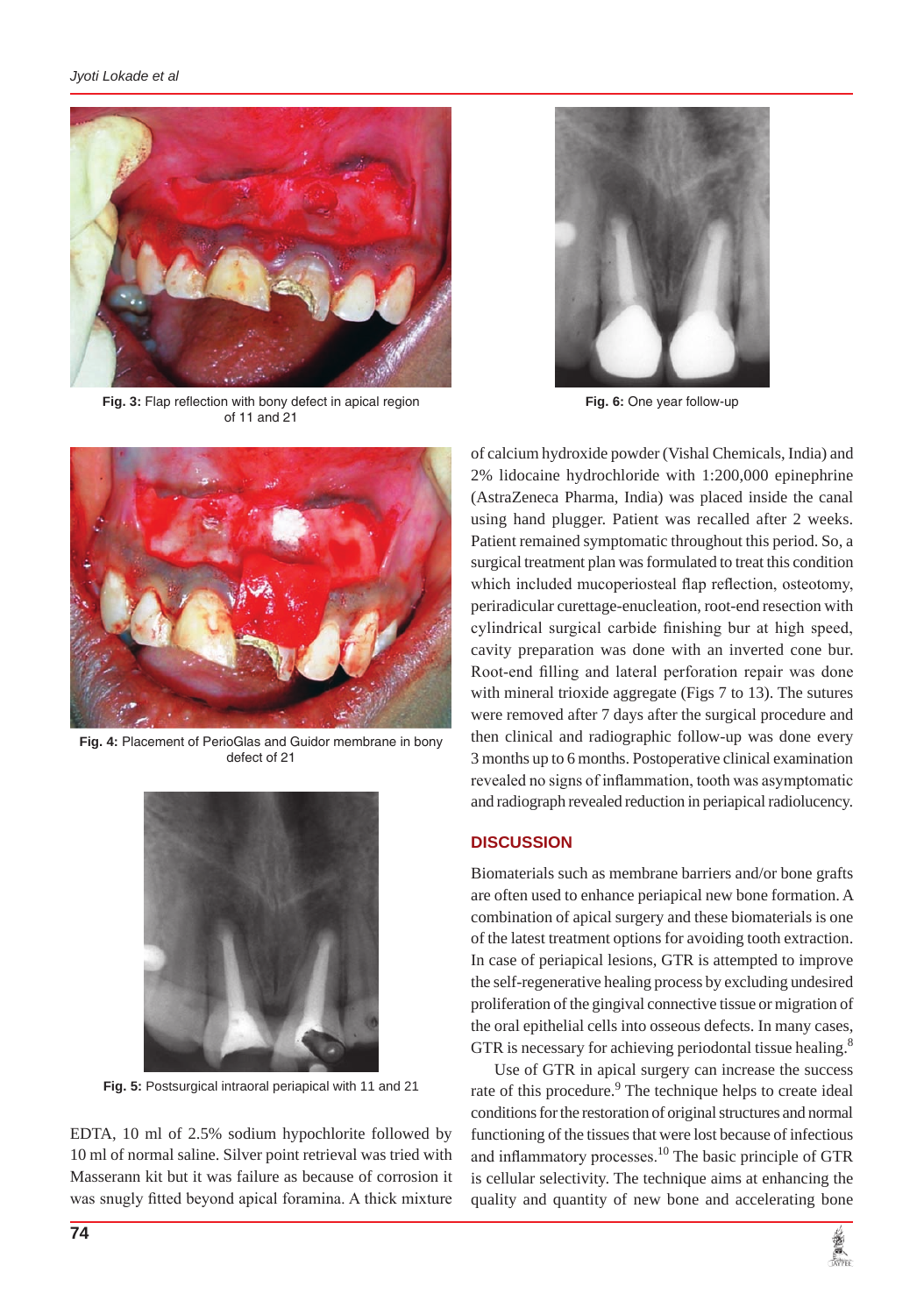*Guided Tissue Regeneration Principle with Inserts of PerioGlas in Endodontic Surgery: Two Case Reports*



**Fig. 7:** Preoperative intraoral periapical radiograph of 31 and 41



**Fig. 8:** Postobturation intraoral periapical with 31 and 41



**Fig. 10:** Placement of PerioGlas in bony defect



**Fig. 11:** Postsurgical intraoral periapical with 11 and 21



 **Fig. 9:** Flap refection with bony defect in relation to 31 and 41



**Fig. 12:** Six months follow-up of 31 and 41

growth around the bone cavity.11 The barrier is put on the bone defect and may frequently be associated with osseous grafting materials. This avoids the penetration of cells from both the epithelial tissue and gingival connective tissue. The

use of the barrier membrane affords the time needed for the differentiation, proliferation and migration of the cells from the ligament, and from periodontal and alveolar bones to the bone cavity, favoring the healing process. Furthermore,

*International Journal of Prosthodontics and Restorative Dentistry, April-June 2013;3(2):72-77* **75**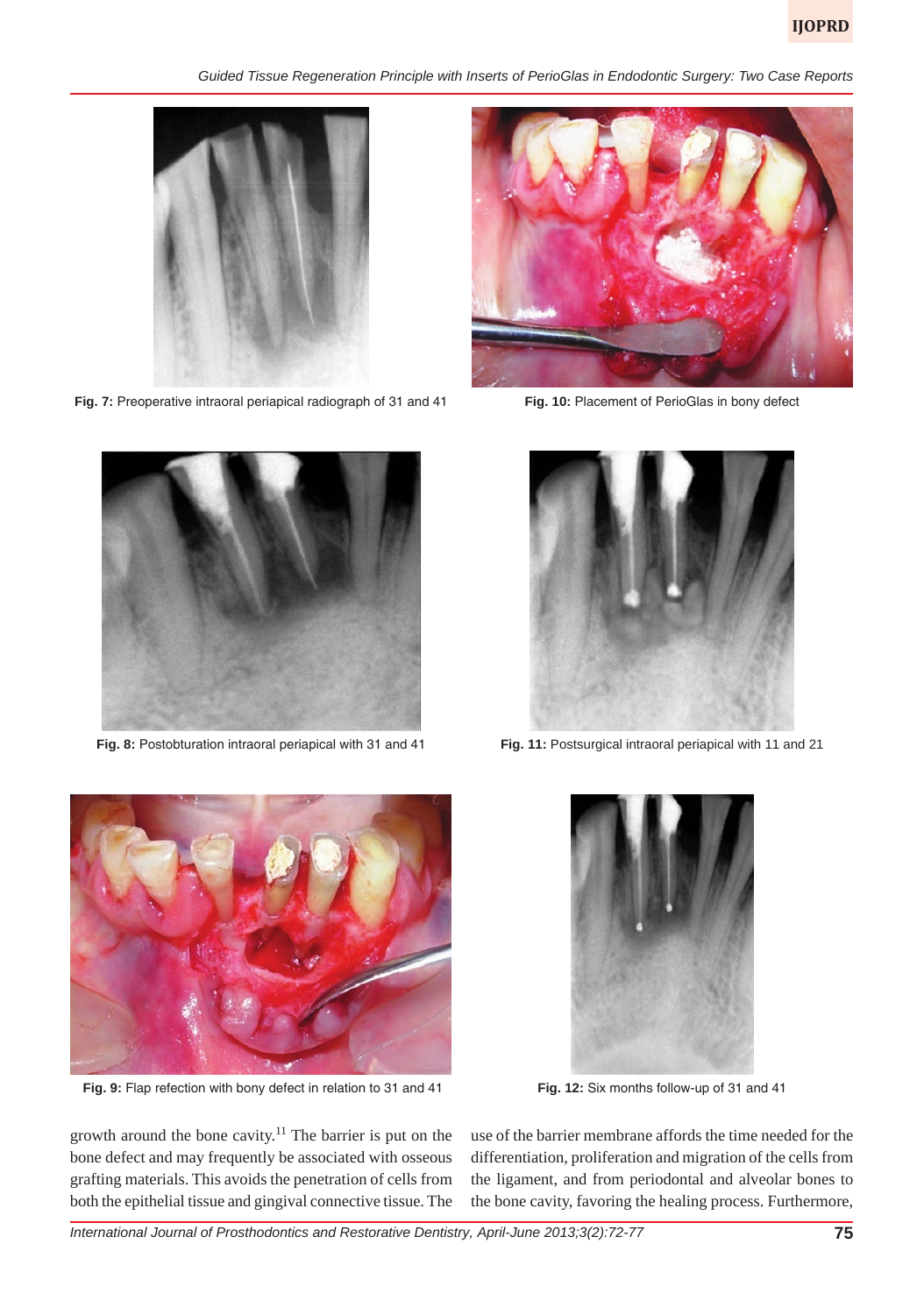

**Fig. 13:** Immediate postoperative view

the space created by the membrane enables undifferentiated mesenchymal cells to migrate to this area and differentiate, thus promoting osteogenesis without the interference of other types of competitor cells.<sup>12,13</sup>

PerioGlas is a bioactive glass composed of primarily silica, calcium, sodium and phosphorus. It is an amorphous crystalline and completely absorbable material. Its principle mode of action is by osteostimulation which stimulate and accelerates new bone formation in an osseous defect. In addition the osteoconductive effect leads to new bone formation at the defect margin which penetrates to center of the graft. Adjunctive benefits include antimicrobial, antiinflammatory and hemostatic effect. These are a result of alkaline nature of cations released by the graft which ensures rapid healing. PerioGlas has shown greater new cementum and alveolar bone formation than other materials.<sup>14-17</sup>

In this case, the lesions showed positive response to the combination of surgical treatment and biomaterials. The use of membrane barriers and other agents, such as bone graft materials or tissue growth factors, has been reported as a viable treatment option.<sup>18-22</sup> No intraoperative or postoperative complications were observed. At the 12 months follow-up, the patient showed no clinical signs or symptoms associated with the lesion and radiography showed progressive resolution of the radiolucency. Compared to the traditional methods of endodontic surgery, GTR techniques have significantly improved the outcomes for periapical lesions.<sup>22</sup> A review of literature suggests that there is a lot of optimism about regenerative procedures.

The results obtained in the histological evaluations were similar to the studies reported by Dahlin et al (1988) and Nyman (1991) in experimental studies in animals. The use of GTR techniques has been proposed as an adjunct to endodontic surgery to favor bone healing.<sup>23</sup> Pecora et al (1995) evaluated the healing of periapical lesions of more than 10 mm, and showed clinical and radiographic evidence

of complete bone regeneration, when the membrane technique was used as a barrier.<sup>24</sup> In contrast to this, another study reported that placement of a guided tissue membrane over the bony opening created during an endodontic periapical surgical procedure has no beneficial effect on the rate of healing and the added expense to the patient would not be warranted in these cases.<sup>25</sup>

However, despite the success achieved with these procedures, as seen in this case report, they should be applied with caution. Biological studies in experimental models should be conducted to evaluate the need for GTR use with apical surgery.

## **CONCLUSION**

Application of GTR and use of bone graft concepts to periapical surgery is primarily based on extensive studies of periodontal regenerative therapy. Compared to the traditional methods of endodontic surgery, GTR techniques have significantly improved the outcomes for periapical lesions. Further studies should be conducted to determine which clinical situations would benefit from GTR and which techniques are most effective. In conclusion, the combination of apical surgery and regenerative techniques can successfully help the treatment of periapical lesions of endodontic origin and is suitable for the management of challenging cases.

#### **REFERENCES**

- 1. Rud J, Andreasen JO, Jensen JF. A multivariate analysis of the influence of various factors upon healing after endodontic surgery. Int J Oral Surg 1972;1:258-271.
- 2. Hirsch JM, Ahlstrom U, Henrikson PA, Heyden G, Peterson LE. Periapical surgery. Int J Oral Surg 1979;8:173-185.
- 3. Skoglund A, Persson G. A follow-up study of apicoectomized teeth with total loss of the buccal bone plate. Oral Surg Oral Med Oral Pathol 1985;59:78-81.
- 4. Dahlin C, Linde A, Gottlow J, Nyman S. Healing of bone defects by guided tissue degeneration. Plast Reconst Surg 1988;8:672- 676.
- 5. Friedman S, Lustman J, Shaharabany V. Treatment results of apical surgery in premolar and molar teeth. J Endod 1990;17:30-33.
- 6. Harty FJ, Parkins BJ, Wengraf AM. The success rate of apicectomy. A retrospective study of 1016 cases. Br Dent J 1970;129:407-413.
- 7. Laurell L, Gottlow J. Guided tissue regeneration update. Int Dent J 1998;48:386-398.
- 8. Estrada PF, Gomes JE, Dezan E, Carrara AK, Samuel RO, Angelo LT. Combined therapy with mineral trioxide aggregate and guided tissue regeneration for a large periapical cyst: a 13 year follow-up. Braz J Oral Sci 2013;12(1):66-70.
- 9. Taschieri S, Corbella S, Tsesis I, Bortolin M, Del Fabbro M. Effect of guided tissue regeneration on the outcome of surgical endodontic treatment of through-and-through lesions: a retrospective study at 4-year follow-up. Oral Maxillofac Surg 2011;15:153-159.